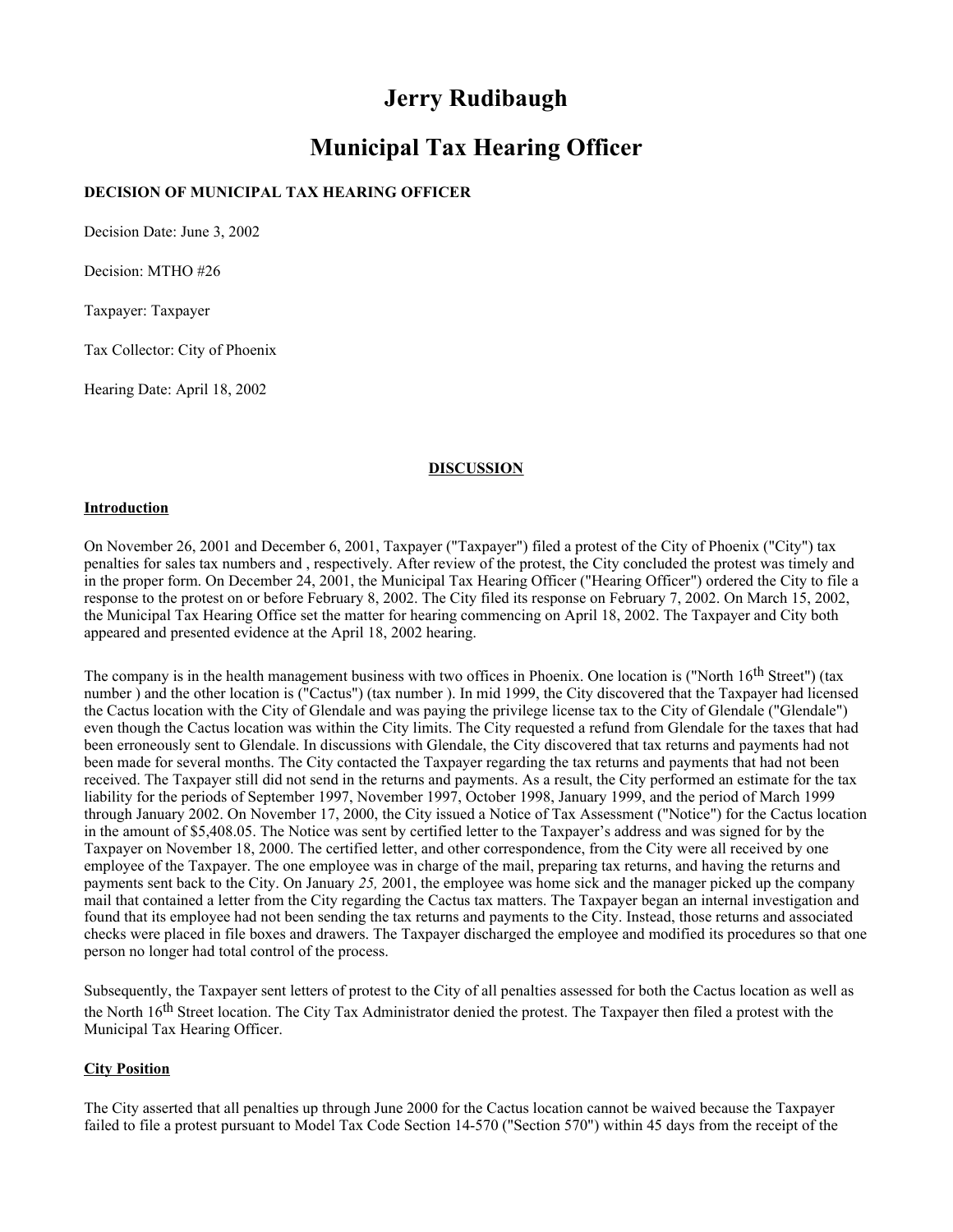assessment letter. As to the other penalties, the City argued that the Taxpayer has not demonstrated reasonable cause or experienced unavoidable circumstances for failing to file or pay taxes in a timely manner. For that reason, the City requested the waiver of penalties be denied.

#### **Taxpayer Position**

The Taxpayer asserts that it did not purposely fail to timely file and pay its tax returns. The failure to file and pay taxes in a timely manner resulted from deception and fraudulent activities of a sole employee who was subsequently terminated from employment with the Company. For that reason, the Taxpayer concluded there were extraordinary circumstances for the late filings and as such the Taxpayer asserts it has demonstrated a reasonable basis for waiver of all penalties. As to the City's argument that the Taxpayer has failed to file a timely protest to the November 17, 2000 assessment by the City for the Cactus location, the Taxpayer argued that its protest was timely. While the City's assessment letter was signed for, the Taxpayer argued that it did not receive notice at that time because the letter was signed for by the employee who committed the deception and fraudulent activities. For that reason, the Taxpayer argued that its protest was timely.

#### **ANALYSIS**

Section 570 does provide that a protest petition shall be filed "… within forty-five (45) days of receipt by the taxpayer of notice of a determination by the Tax Collector that a tax, penalty, or interest amount is due, or that a request for refund or credit has been denied."

Because of the malfeasance of an employee, the Taxpayer has argued that it did not receive notice of the determination when the City mailed its assessment letter. The Hearing Officer does not agree with the Taxpayer. The City mailed the assessment letter to the proper address and sent the letter certified. That letter was signed for by an employee of the company, and it would not be reasonable to expect the City to verify that the employee of the Taxpayer was competent in properly handling the mail or for the City to wait an indefinite period of time until the Taxpayer discovered the problem. Therefore, the protest of the penalties up through June 2000 for the Cactus location cannot be waived because the Taxpayer failed to file a timely protest.

As to the remaining penalties, the Hearing Officer concludes that the Taxpayer has demonstrated reasonable cause for abatement of the penalties for failure to file timely returns, but has not demonstrated reasonable cause for abatement of the penalties for failure to timely pay taxes. The employee that handled the sales tax returns and payments initially did them correctly.

Subsequently, for whatever reason, the employee began to store them in file cabinets and boxes instead of mailing them to the City. Based on the evidence, no one else at the company became aware of the problem until March of 2001. The company then took actions to find out what was wrong and took corrective actions. The Hearing Officer concludes that under the circumstances the Taxpayer did have reasonable cause for failing to timely file the returns. The Hearing Officer reaches a different conclusion on the penalties for failing to pay taxes in a timely manner. The Taxpayer made the business decision to have one employee solely in charge of the tax returns and the payment of the taxes. The Taxpayer had in place no "checks and balances" to insure the payments to the City actually cleared the bank. This lack of "checks and balances" went on for a three-year period. A reasonable, prudent businessman would not have allowed this to occur. The Hearing Officer concludes that it is not reasonable to have checks go uncashed for up to three years and not be detected. For that reason, the Hearing Officer concludes that all late payment penalties were properly assessed and the Taxpayer has failed to justify any waiver of those penalties.

#### **FINDINGS OF FACT**

1. On November 26, 2001 and December 6, 2001, Well4Llfe filed a protest of the City tax penalties for sales tax numbers and , respectively.

2. On December 6, 2001, the City concluded the protest was timely and in the proper form.

3. On December 24, 2001, the Hearing Officer ordered the City to file a response to the protest on or before February 8, 2002.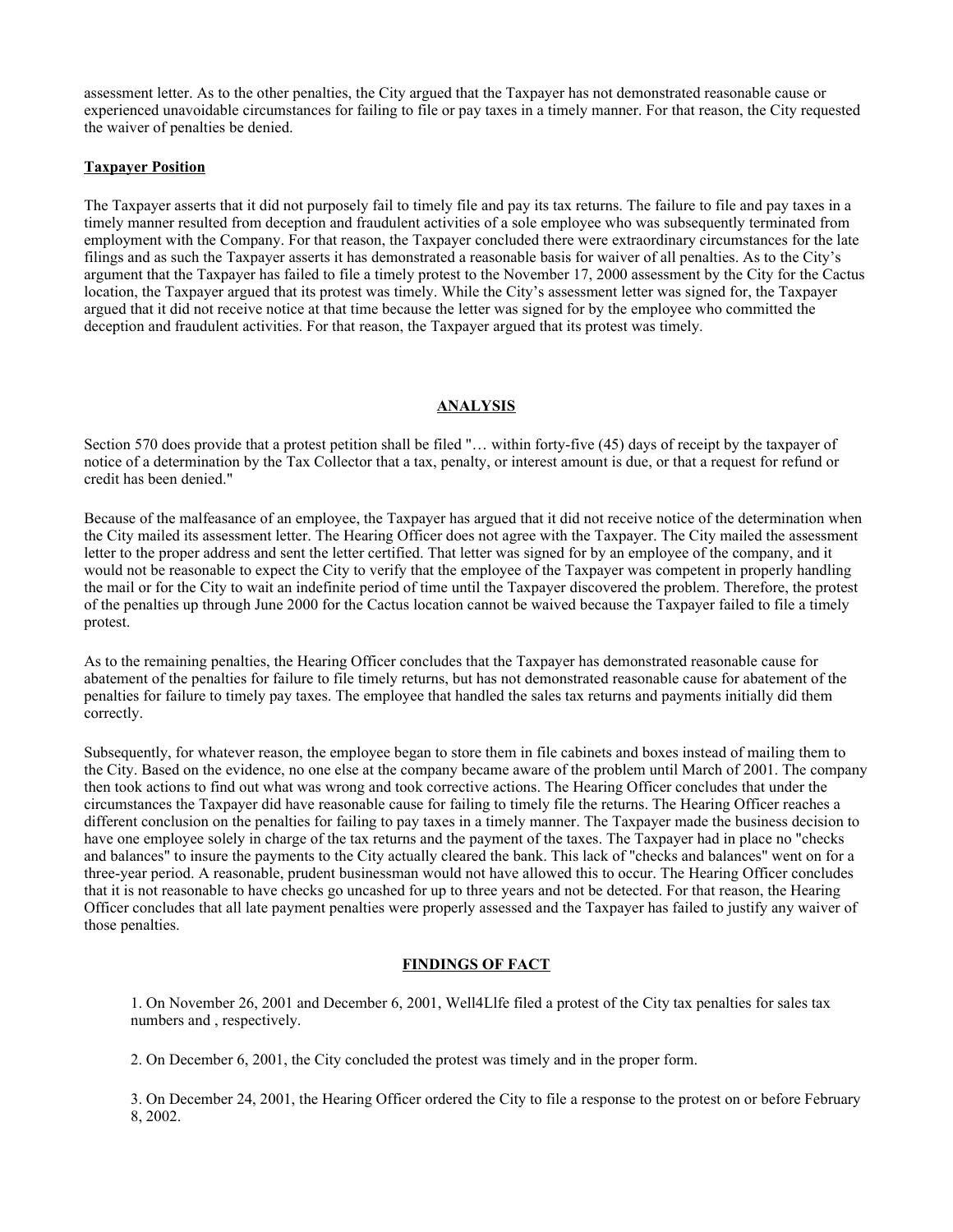4. On February 7, 2002, the City filed its response.

5. On March 15, 2002, the Municipal Tax Hearing Office set the matter for hearing commencing on April 18, 2002.

6. The Taxpayer and City both appeared and presented evidence at the April 18, 2002 hearing.

7. The Taxpayer is in the health management business with offices located at North 16<sup>th</sup> Street and Cactus within the City.

8. In mid 1999, the City discovered that the Taxpayer had erroneously licensed and was paying taxes for the Cactus location to Glendale.

9. Shortly thereafter, the City also discovered that the Taxpayer had not filed all the tax returns with Glendale.

10. On November 17, 2000, the City issued a notice to the Taxpayer's address of record for taxes, penalties, and interest in the amount of \$5,408.05 for the Cactus location.

11. The notice was sent by certified mail and signed for by the Taxpayer on November 18,2000.

12. The Taxpayer had one employee ("Employee") in charge of the mail, preparing tax returns, and having the returns and payments sent to the City.

13. The Employee signed for the City's November 17, 2000 assessment letter.

14. On January 25, 2001, the Employee was sick and the manager picked up the company mail that contained a letter from the City regarding the Cactus tax matters.

15. The Taxpayer began an internal investigation and discovered that the Employee had not been sending the tax returns and payments to the City.

16. The Employee had been placing the tax returns and associated checks in file boxes and drawers.

17. The Taxpayer discharged the Employee and modified its procedures so that one person no longer had total control of the process.

18. The Taxpayer did not file a protest of the City's November 17, 2001 tax assessment for the Cactus property within 45 days of receipt of the assessment.

### **CONCLUSIONS OF LAW**

1. Pursuant to ARS Section 42-605 6, the Municipal Tax Hearing Officer is to hear all reviews of petitions for hearing or redetermination under the Model City Tax Code.

2. Section 540 (b)(1) imposes a penalty for failure to file a timely return unless the taxpayer shows that the failure is due to reasonable cause and not willful neglect.

3. Section 540 (b)(2) imposes a penalty for failure to pay the tax timely unless the taxpayer shows that the failure is due to reasonable cause and not willful neglect.

4. Section 570 provides that a protest petition shall be filed within 45 days of receipt by the Taxpayer of a Notice of Determination by the Tax Collector.

5. The Taxpayer was notified of the Notice on November 18, 2000.